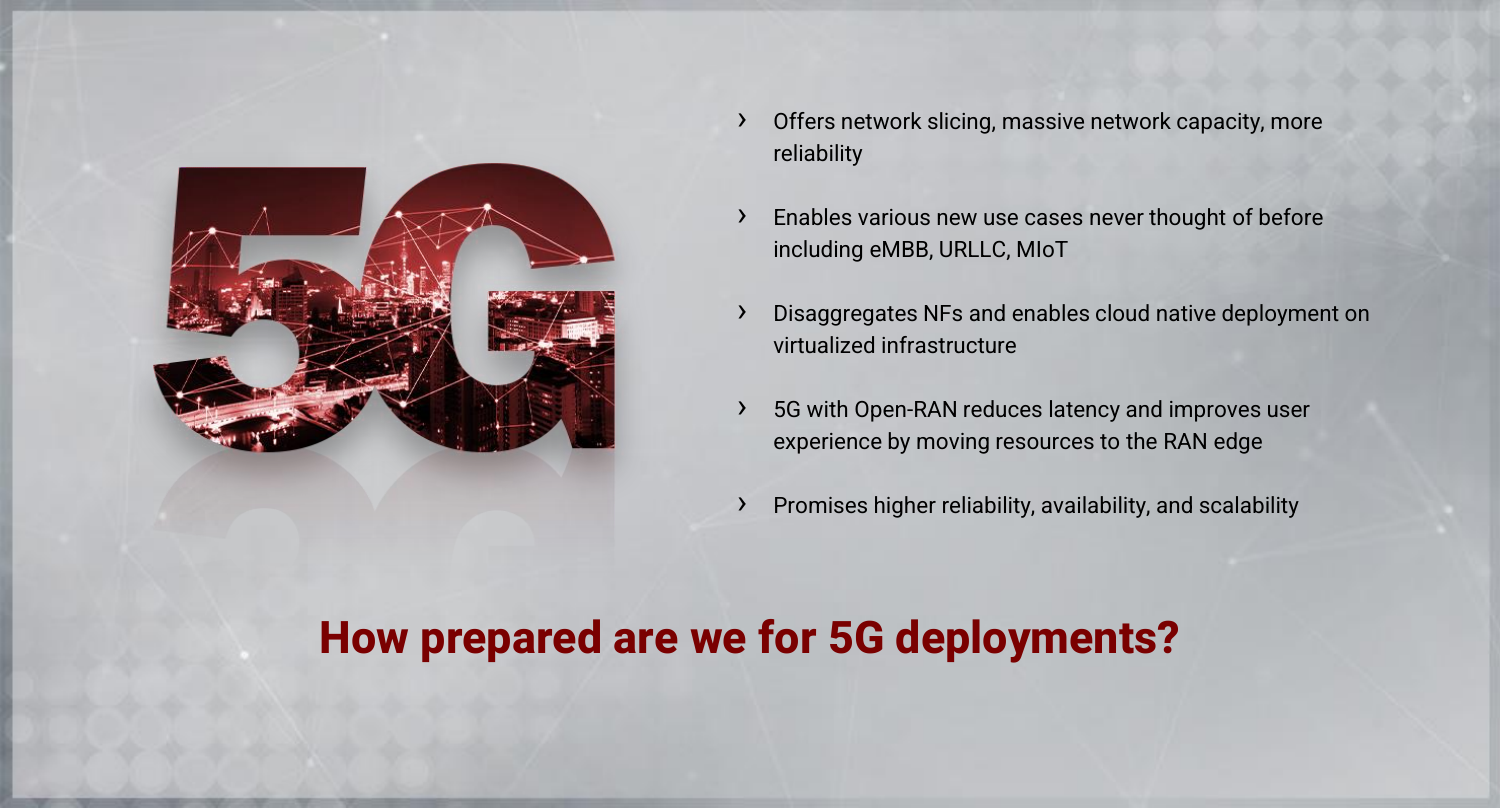

- › Provides Compute, Network, and Storage resources for applications geographically close to the end-users
- › Enables high-bandwidth, low-latency access to services, and reduces network congestion
- › Reduces operational costs by avoiding requirements of expensive data centers
- › 5G with MEC promises the kind of connectivity that can power the autonomous services of the future

# **Is our validation environment flexible to handle MEC deployment diversity?**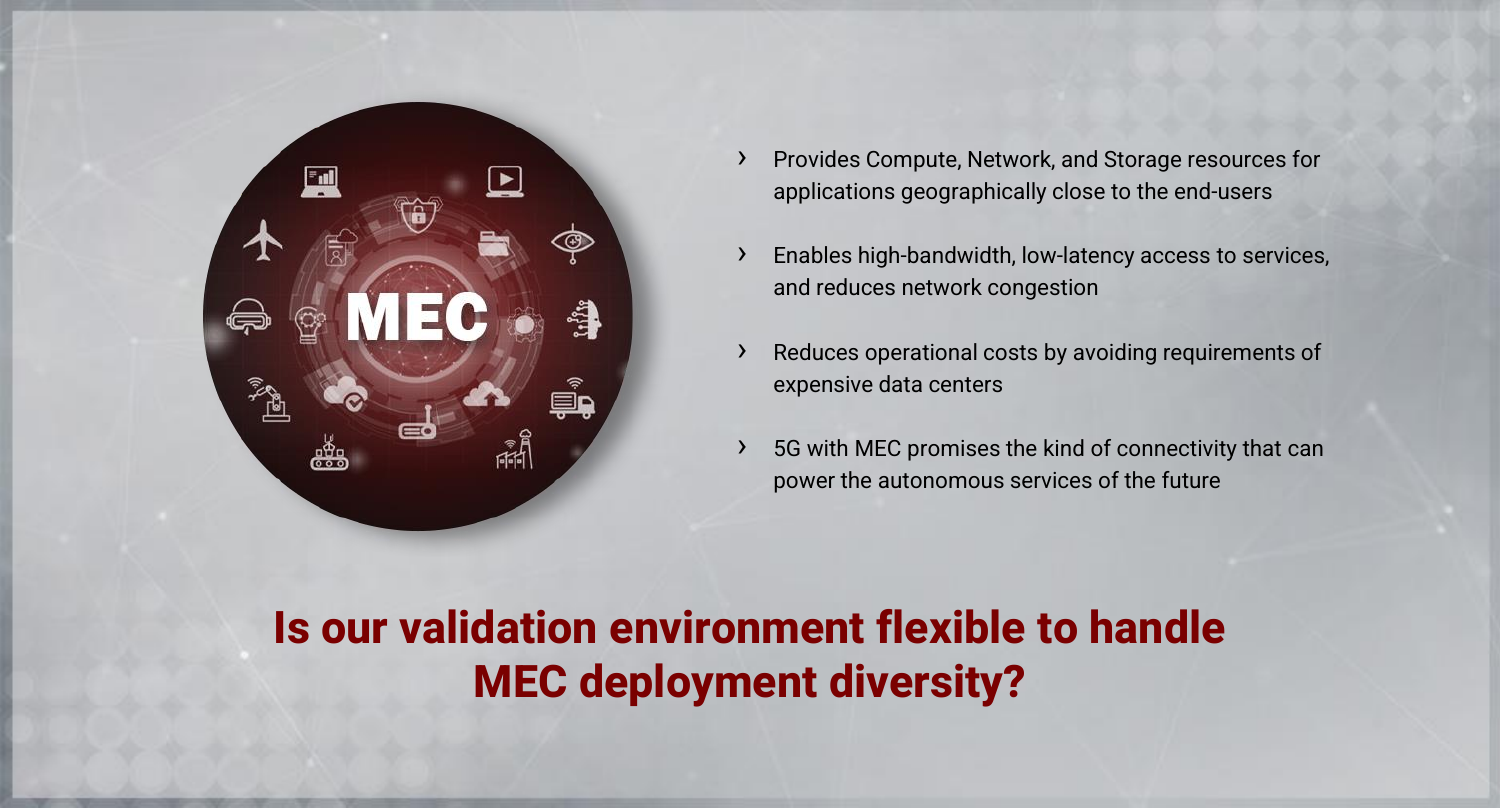

### **Integrated MEC Deployment in 5G Network**

- › **MEC hosts** are deployed on the edge
- › The **User Plane Function (UPF)** takes care of the user plane traffic of the targeted MEC application
- › The **MEC management System,** orchestrating the operation may decide dynamically where to deploy the MEC application components

### **Deployment Options**

- › **MEC** and the **local UPF** co-located with the **Base Station**
- › **MEC** collocated with a **transmission node**, possibly with a local **UPF**
- › **MEC** and the **local UPF** co-located with a network aggregation point
- **MEC** collocated with the **Core Network functions**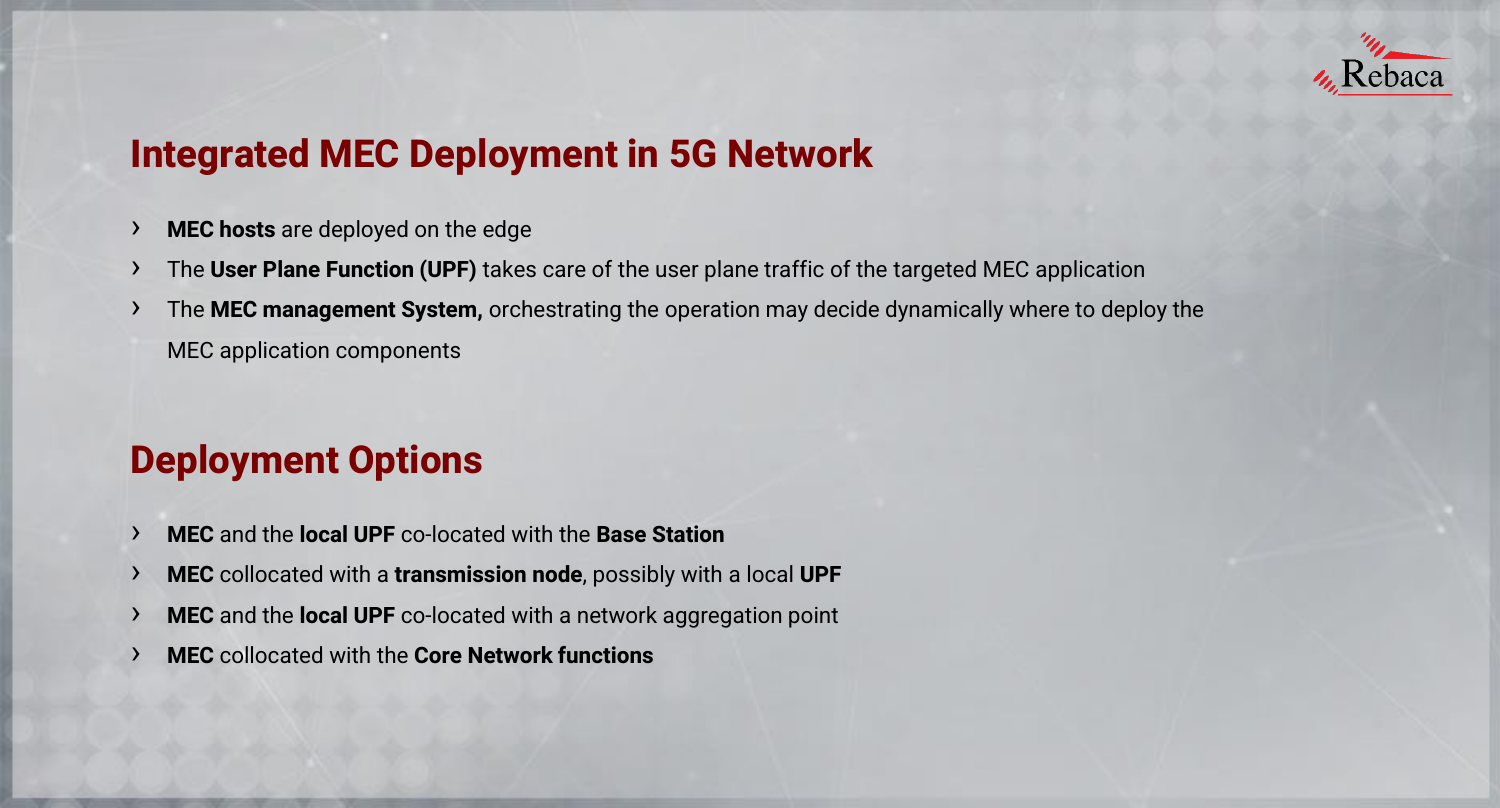

### **Challenges of MEC and 5G Testing**

- › **Use case driven testing strategy** to Identify and rapidly validate a solution for an industry
- › **Automation** is mandatory to Configure, Deploy, Turn up, Monitor, and Maintain different locations of MEC
- › **Support for testing Dynamic Network Slicing** against different types of traffic is mandatory
- **Service Assurance and Management tools** are required to operate and maintain such a diverse network
- › **A DevOps based approach** to continuously Integrate, Test, Analyze, and Deploy is a must for MEC and 5G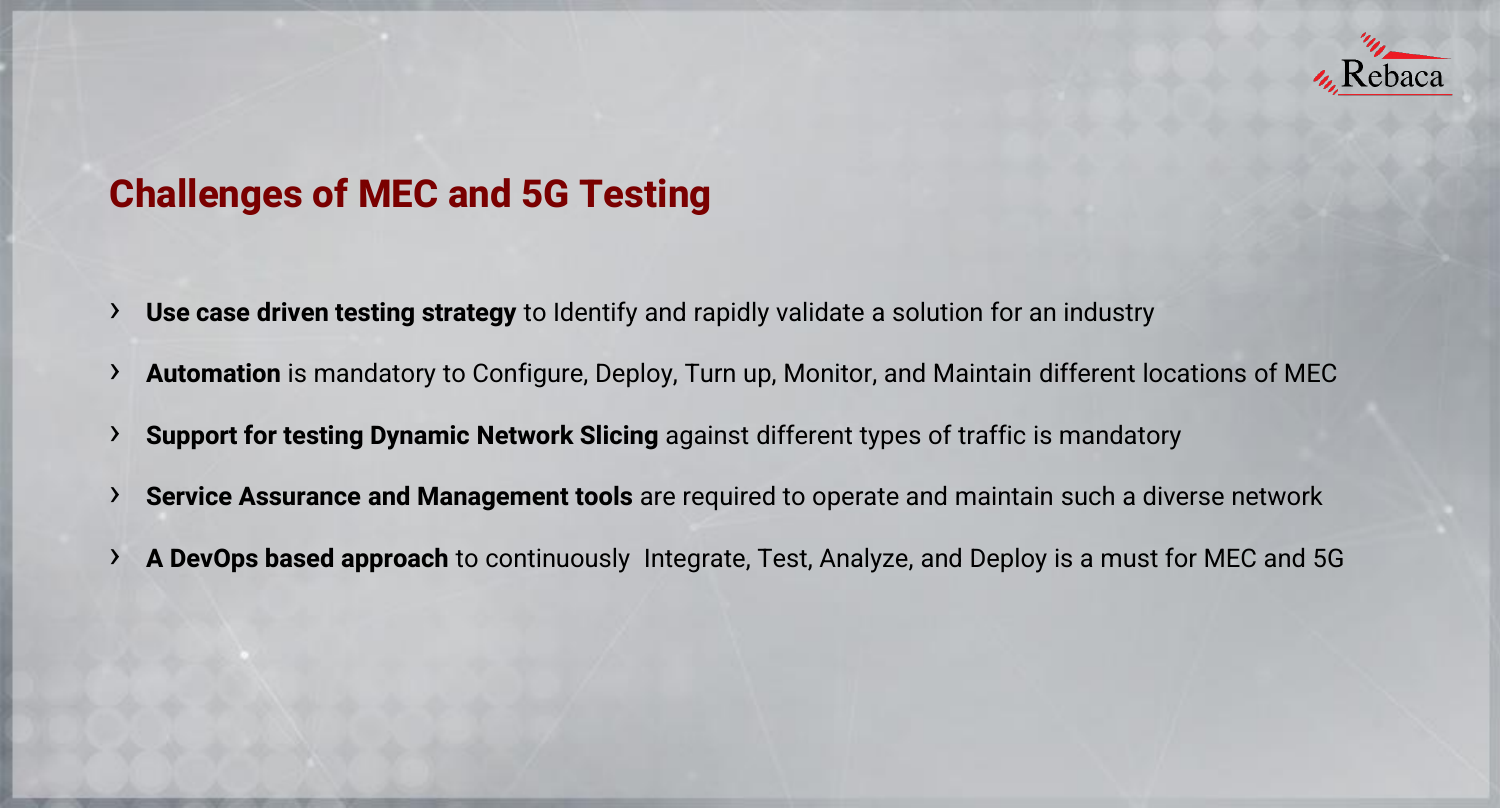

### **ABot for 5G-MEC Deployment**

- › **Cloud native infrastructure & light weight stacks**
- Extensive REST support enables continuous **Integration**, **Testing and Deployment**
- **User friendly Test Cases with ML based test result processing and RCA**
- › Validation against **various resolution video traffic**
- › **Distributed Architecture of the test framework** conducive to validate various 5G-MEC exemplary reference solutions
- › **Analysis of Mobility and infrastructure KPIs correlated**  with executed test cases to understand the behavior of the 5G-MEC platform.
- › **Traffic characteristics modeling** using the analysis generated from different use case based feature files
- **Security threat detection** by analyzing traffic characteristics anomaly against real time data

[Learn more about ABot](https://www.rebaca.com/telecom/solutions)